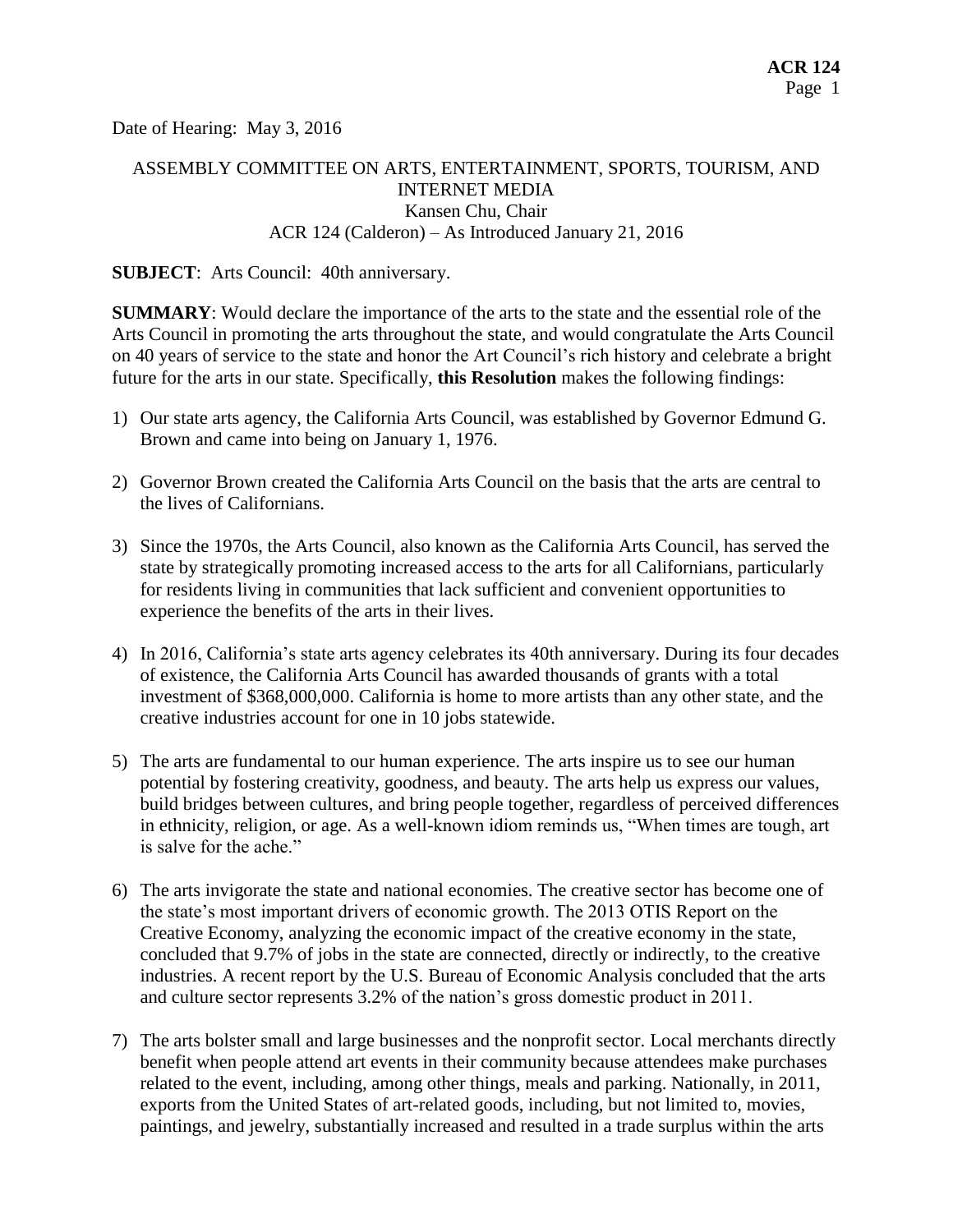industry. The national nonprofit arts industry annually generates billions in economic activity and provides millions of jobs.

- 8) The arts increase tourism and travel. Arts travelers are ideal tourists, staying longer and spending more to seek out authentic cultural experiences than other types of travelers. Reports show that the percentage of international travelers visiting museums and attending concerts and theater performances have steadily grown since 2003.
- 9) The arts spark creativity and innovation in the workforce. Creativity is recognized as one of the top five applied employee skills sought by business leaders. Nobel Laureates in the sciences are 17 times more likely to be actively engaged in the arts than other scientists.
- 10) The arts enhance our society. A recent study demonstrated that a high concentration of the arts in a city leads to higher civic engagement, more social cohesion, improved child welfare, and lower poverty rates. A vibrant arts community ensures that young people are not left to experience their society through a pop culture and tabloid marketplace.
- 11) The arts improve health care. Nearly one-half of the nation's health care institutions provide arts programming for patients, families, and staff on the basis that art programs promote healing in patients, resulting in shorter hospital stays, better pain management, and less medication.
- 12) The arts improve academic performance. Students with an education rich in the arts have higher grades and standardized test scores and lower rates of dropping out of school. Students with four years of arts or music in high school average 100 more points on their SAT scores than students with just one-half of a year of arts or music. While arts education is mandated by state law, California is failing to provide a sufficient arts education. For the past 30 years arts education in schools has been disappearing at an alarming rate. Between 1999 and 2004, student enrollment in music education declined by almost half. The state's recent fiscal crisis has resulted in still more dramatic cuts to visual and performing arts education programs for students throughout the state.

**FISCAL EFFECT**: None. This Resolution is keyed non-fiscal by the Legislative Counsel.

# **COMMENTS**:

1) Author statement and support: The California Arts Council has been exceptional for 40 *years.* In celebrating the  $40<sup>th</sup>$  anniversary of the California Arts Council, Governor Brown offered the following comments, "As Governor in 1976, I created the California Arts Council on the basis that the arts are central to the lives of Californians. Government investment in the arts is critical to support the expression of new ideas and cultural diversity across our society. The arts and creativity play a key role in ensuring California remains a vibrant, thriving state to live in and visit-our state's artists and creative communities are among the many features that make California so unique. On the occasion of the California Arts Council's 40<sup>th</sup> anniversary, I congratulate the artists, organizations, Council members, staff, and all those whose dedication and creativity has contributed to the success and growth of our state."